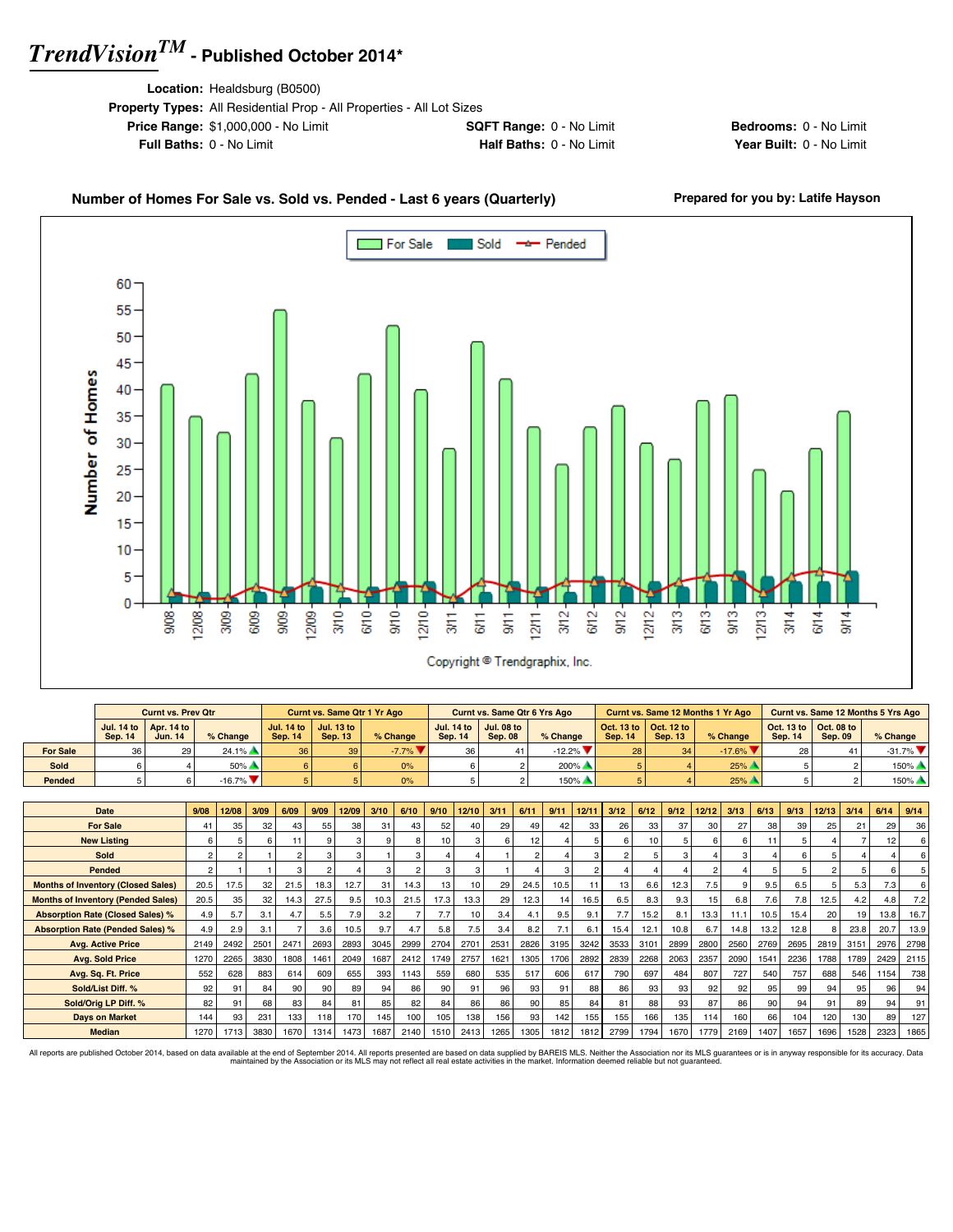**Location:** Healdsburg (B0500)

| <b>Property Types:</b> All Residential Prop - All Properties - All Lot Sizes |                               |  |
|------------------------------------------------------------------------------|-------------------------------|--|
| <b>Price Range: \$1,000,000 - No Limit</b>                                   | <b>SQFT Range: 0 - No Lin</b> |  |
| <b>Full Baths: 0 - No Limit</b>                                              | Half Baths: 0 - No Lir        |  |

**Price Range: Bedrooms:** 0 - No Limit **Full Baths:** 0 - No Limit **Half Baths:** 0 - No Limit **Year Built:** 0 - No Limit

### Avg Price per SQFT Г 1200 1100 1000 900

Avg. Price per SQ, FT. 800 700 600 500 400 300 200 100 0  $6/10 3<sup>13</sup>$  $12/08$ 3/09  $609 -$ 9/09 12/09- $3/10 9/10 -$ 12/10- $6/11$  $rac{1}{30}$  $1211 3/12 6/12$  $9/12 12/12 6/13 9/13$  $12/13 3/14$  $9008$  $3/11$  $6/14$  $9/14$ 

Average Price per SQFT - Last 6 years (Quarterly) **Average Price per SQFT - Last 6 years (Quarterly) Prepared for you by: Latife Hayson** 

#### Copyright <sup>@</sup> Trendgraphix, Inc.

|                                           |                                     | <b>Curnt vs. Prev Qtr</b> |                |                |      |                                     |      | Curnt vs. Same Qtr 1 Yr Ago         |      |                              |      |                                     |                                     |                | Curnt vs. Same Qtr 6 Yrs Ago |                |                              |      | Curnt vs. Same 12 Months 1 Yr Ago |       |          |      |                              |                              |       | Curnt vs. Same 12 Months 5 Yrs Ago |       |
|-------------------------------------------|-------------------------------------|---------------------------|----------------|----------------|------|-------------------------------------|------|-------------------------------------|------|------------------------------|------|-------------------------------------|-------------------------------------|----------------|------------------------------|----------------|------------------------------|------|-----------------------------------|-------|----------|------|------------------------------|------------------------------|-------|------------------------------------|-------|
|                                           | <b>Jul. 14 to</b><br><b>Sep. 14</b> | Apr. 14 to<br>Jun. 14     |                | % Change       |      | <b>Jul. 14 to</b><br><b>Sep. 14</b> |      | <b>Jul. 13 to</b><br><b>Sep. 13</b> |      | % Change                     |      | <b>Jul. 14 to</b><br><b>Sep. 14</b> | <b>Jul. 08 to</b><br><b>Sep. 08</b> |                | % Change                     |                | Oct. 13 to<br><b>Sep. 14</b> |      | Oct. 12 to<br><b>Sep. 13</b>      |       | % Change |      | Oct. 13 to<br><b>Sep. 14</b> | Oct. 08 to<br><b>Sep. 09</b> |       | % Change                           |       |
| Avg. Sq. Ft.<br>Price                     | 738                                 | 1154                      |                | $-36\%$        |      | 738                                 |      | 757                                 |      | $-2.5%$ $\blacktriangledown$ |      | 738                                 |                                     | 552            |                              | 33.7%          |                              | 772  | 712.4                             |       | $8.4\%$  |      | 772                          |                              | 649.3 |                                    | 18.9% |
|                                           |                                     |                           |                |                |      |                                     |      |                                     |      |                              |      |                                     |                                     |                |                              |                |                              |      |                                   |       |          |      |                              |                              |       |                                    |       |
|                                           | Date                                |                           | 9/08           | 12/08          | 3/09 | 6/09                                | 9/09 | 12/09                               | 3/10 | 6/10                         | 9/10 | 12/10                               | 3/11                                | 6/11           | 9/11                         | 12/11          | 3/12                         | 6/12 | 9/12                              | 12/12 | 3/13     | 6/13 | 9/13                         | 12/13                        | 3/14  | 6/14                               | 9/14  |
|                                           | <b>For Sale</b>                     |                           | 41             | 35             | 32   | 43                                  | 55   | 38                                  | 31   | 43                           | 52   | 40                                  | 29                                  | 49             | 42                           | 33             | 26                           | 33   | 37                                | 30    | 27       | 38   | 39                           | 25                           | 21    | 29                                 | 36    |
|                                           | <b>New Listing</b>                  |                           | 6              | 5              | 6    | 11                                  | 9    |                                     |      |                              | 10   | 3                                   | 6                                   | 12             | $\overline{a}$               | 5              | 6                            | 10   | 5                                 | 6     |          | 11   |                              |                              |       | 12                                 |       |
|                                           | Sold                                |                           | $\overline{2}$ | $\overline{2}$ |      | $\overline{c}$                      | 3    |                                     |      |                              |      |                                     |                                     | $\overline{2}$ | $\overline{\mathbf{A}}$      | 3              | $\overline{a}$               | 5    | 3                                 |       |          |      | ĥ                            | 5                            |       |                                    |       |
|                                           | Pended                              |                           | $\overline{2}$ |                |      | 3                                   | 2    |                                     | 3    |                              | 3    | 3                                   |                                     |                | 3                            | $\overline{a}$ |                              |      |                                   |       |          |      |                              | $\overline{2}$               |       | 6                                  |       |
| <b>Months of Inventory (Closed Sales)</b> |                                     |                           | 20.5           | 17.5           | 32   | 21.5                                | 18.3 | 12.7                                | 31   | 14.3                         | 13   | 10                                  | 29                                  | 24.5           | 10.5                         | 11             | 13                           | 6.6  | 12.3                              | 7.5   | 9        | 9.5  | 6.5                          | 5                            | 5.3   | 7.3                                |       |
| <b>Months of Inventory (Pended Sales)</b> |                                     |                           | 20.5           | 35             | 32   | 14.3                                | 27.5 | 9.5                                 | 10.3 | 21.5                         | 17.3 | 13.3                                | 29                                  | 12.3           | 14                           | 16.5           | 6.5                          | 8.3  | 9.3                               | 15    | 6.8      | 7.6  | 7.8                          | 12.5                         | 4.2   | 4.8                                | 7.2   |
| <b>Absorption Rate (Closed Sales) %</b>   |                                     |                           | 4.9            | 5.7            | 3.1  | 4.7                                 | 5.5  | 7.9                                 | 3.2  |                              | 7.7  | 10                                  | 3.4                                 | 4.1            | 9.5                          | 9.1            | 7.7                          | 15.2 | 8.1                               | 13.3  | 11.1     | 10.5 | 15.4                         | 20                           | 19    | 13.8                               | 16.7  |
| <b>Absorption Rate (Pended Sales) %</b>   |                                     |                           | 4.9            | 2.9            | 3.1  |                                     | 3.6  | 10.5                                | 9.7  | 4.7                          | 5.8  | 7.5                                 | 3.4                                 | 8.2            | 7.1                          | 6.1            | 15.4                         | 12.1 | 10.8                              | 6.7   | 14.8     | 13.2 | 12.8                         | 8                            | 23.8  | 20.7                               | 13.9  |
|                                           | <b>Avg. Active Price</b>            |                           | 2149           | 2492           | 2501 | 2471                                | 2693 | 2893                                | 3045 | 2999                         | 2704 | 2701                                | 2531                                | 2826           | 3195                         | 3242           | 3533                         | 3101 | 2899                              | 2800  | 2560     | 2769 | 2695                         | 2819                         | 3151  | 2976                               | 2798  |
|                                           | <b>Avg. Sold Price</b>              |                           | 1270           | 2265           | 3830 | 1808                                | 1461 | 2049                                | 1687 | 2412                         | 1749 | 2757                                | 1621                                | 1305           | 1706                         | 2892           | 2839                         | 2268 | 2063                              | 2357  | 2090     | 1541 | 2236                         | 1788                         | 1789  | 2429                               | 2115  |
|                                           | Avg. Sq. Ft. Price                  |                           | 552            | 628            | 883  | 614                                 | 609  | 655                                 | 393  | 1143                         | 559  | 680                                 | 535                                 | 517            | 606                          | 617            | 790                          | 697  | 484                               | 807   | 727      | 540  | 757                          | 688                          | 546   | 1154                               | 738   |
|                                           | Sold/List Diff. %                   |                           | 92             | 91             | 84   | 90                                  | 90   | 89                                  | 94   | 86                           | 90   | 91                                  | 96                                  | 93             | 91                           | 88             | 86                           | 93   | 93                                | 92    | 92       | 95   | 99                           | 94                           | 95    | 96                                 | 94    |
|                                           | Sold/Orig LP Diff. %                |                           | 82             | 91             | 68   | 83                                  | 84   | 81                                  | 85   | 82                           | 84   | 86                                  | 86                                  | 90             | 85                           | 84             | 81                           | 88   | 93                                | 87    | 86       | 90   | 94                           | 91                           | 89    | 94                                 | 91    |
|                                           | <b>Davs on Market</b>               |                           | 144            | 93             | 231  | 133                                 | 118  | 170                                 | 145  | 100                          | 105  | 138                                 | 156                                 | 93             | 142                          | 155            | 155                          | 166  | 135                               | 114   | 160      | 66   | 104                          | 120                          | 130   | 89                                 | 127   |
|                                           | <b>Median</b>                       |                           | 1270           | 1713           | 3830 | 1670                                | 1314 | 1473                                | 1687 | 2140                         | 1510 | 2413                                | 1265                                | 1305           | 1812                         | 1812           | 2799                         | 1794 | 1670                              | 1779  | 2169     | 1407 | 1657                         | 1696                         | 1528  | 2323                               | 1865  |

All reports are published October 2014, based on data available at the end of September 2014. All reports presented are based on data avaindanced by the Association or its MLS may not reflect all real estate activities in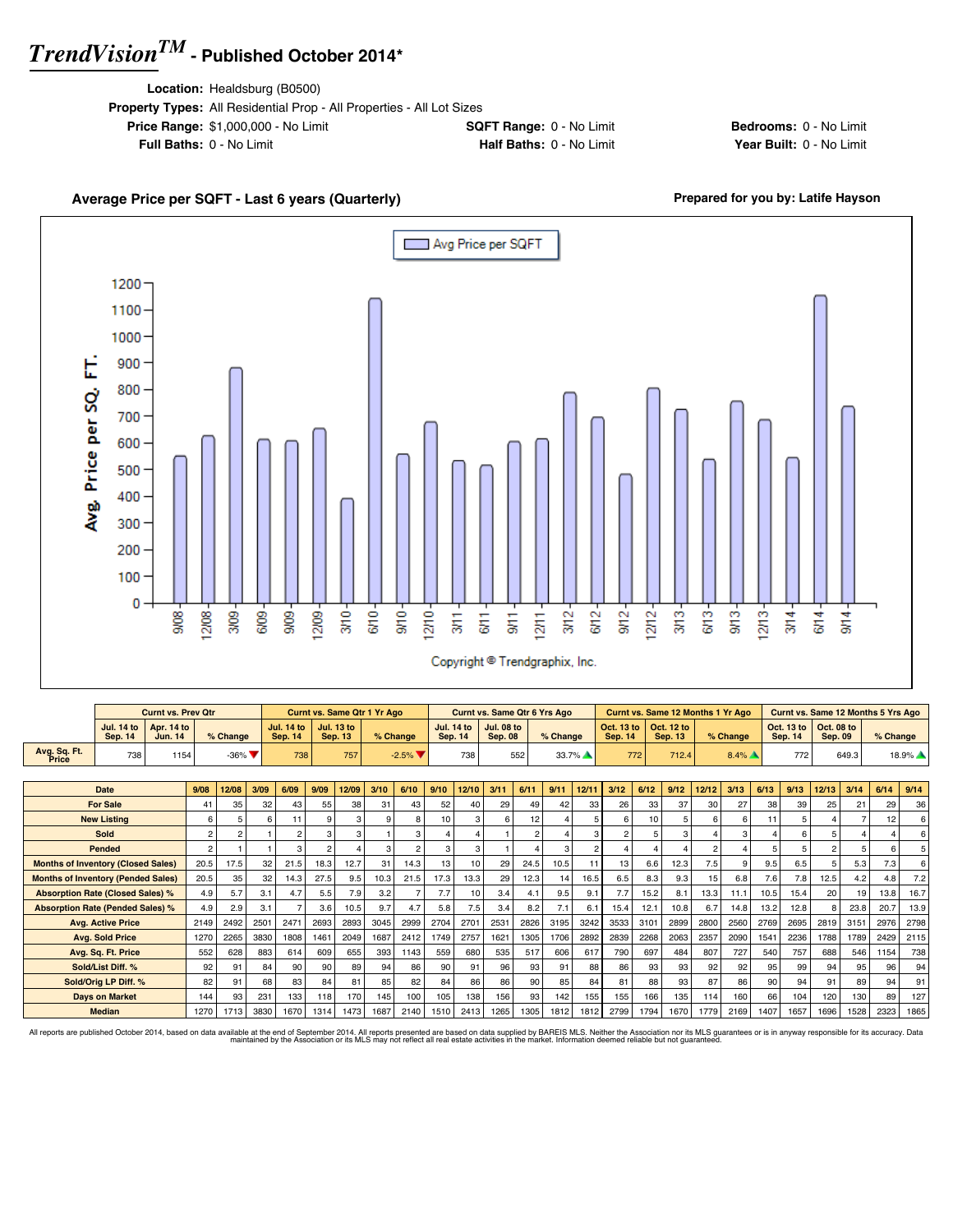**Location:** Healdsburg (B0500)

| <b>Property Types:</b> All Residential Prop - All Properties - All Lot Sizes |                                 |
|------------------------------------------------------------------------------|---------------------------------|
| <b>Price Range: \$1,000,000 - No Limit</b>                                   | <b>SQFT Range: 0 - No Limit</b> |
| <b>Full Baths: 0 - No Limit</b>                                              | <b>Half Baths: 0 - No Limit</b> |

**Bedrooms:** 0 - No Limit **Year Built: 0 - No Limit** 

### Avg Days On Market & SP/Orig LP % - Last 6 years (Quarterly) **Prepared for you by: Latife Hayson**





|                           |         | Curnt vs. Prev Otr                                      |                               |                | <b>Curnt vs. Same Qtr 1 Yr Ago</b>          |                              |                                | <b>Curnt vs. Same Qtr 6 Yrs Ago</b> |                    |                |                                                                 | <b>Curnt vs. Same 12 Months 1 Yr Ago</b> |                |                                                                 | Curnt vs. Same 12 Months 5 Yrs Ago |
|---------------------------|---------|---------------------------------------------------------|-------------------------------|----------------|---------------------------------------------|------------------------------|--------------------------------|-------------------------------------|--------------------|----------------|-----------------------------------------------------------------|------------------------------------------|----------------|-----------------------------------------------------------------|------------------------------------|
|                           | Sep. 14 | Jul. 14 to $\vert$ Apr. 14 to $\vert$<br><b>Jun. 14</b> | % Change                      | <b>Sep. 14</b> | Jul. 14 to   Jul. 13 to  <br><b>Sep. 13</b> | % Change                     | Jul. 14 to 1<br><b>Sep. 14</b> | <b>Jul. 08 to</b><br><b>Sep. 08</b> | $%$ Change         | <b>Sep. 14</b> | $\vert$ Oct. 13 to $\vert$ Oct. 12 to $\vert$<br><b>Sep. 13</b> | % Change                                 | <b>Sep. 14</b> | $\vert$ Oct. 13 to $\vert$ Oct. 08 to $\vert$<br><b>Sep. 09</b> | $%$ Change                         |
| Days on Market            | 127     | 89 I                                                    | 42.7%                         | 127            | 104 <sub>1</sub>                            | $22.1\%$                     | 127                            | 144                                 | $-11.8\%$          | 118            | 107                                                             | $10.3\%$ $\blacksquare$                  | 118            | 130                                                             | $-9.2\%$ $\blacktriangledown$      |
| Sold/Oria LP<br>Diff. $%$ | 91      |                                                         | $-3.2\%$ $\blacktriangledown$ |                | 94                                          | $-3.2%$ $\blacktriangledown$ |                                |                                     | $11\%$ $\triangle$ |                | 90                                                              | $1.1\%$ $\triangle$                      | 91             | 84                                                              | $8.3\%$ $\triangle$                |

| Date                                      | 9/08 | 12/08          | 3/09 | 6/09 | 9/09 | 12/09 | 3/10     | 6/10 | 9/10             | 12/10 | 3/11 | 6/11           | 9/11 | 12/11 | 3/12 | 6/12 | 9/12 | 12/12 | 3/13 | 6/13 | 9/13 | 12/13 | 3/14 | 6/14 | 9/14 |
|-------------------------------------------|------|----------------|------|------|------|-------|----------|------|------------------|-------|------|----------------|------|-------|------|------|------|-------|------|------|------|-------|------|------|------|
| <b>For Sale</b>                           | 41   | 35             | 32   | 43   | 55   | 38    | 31       | 43   | 52               | 40    | 29   | 49             | 42   | 33    | 26   | 33   | 37   | 30    | 27   | 38   | 39   | 25    | 21   | 29   | 36   |
| <b>New Listing</b>                        |      | 5              | 6    |      |      |       | $\Omega$ | 8    | 10 <sub>1</sub>  | 3     | 6    | 12             |      |       |      | 10   |      | 6     | 6    |      |      |       |      | 12   |      |
| <b>Sold</b>                               |      | $\overline{c}$ |      |      |      |       |          |      |                  |       |      | $\mathfrak{p}$ |      |       |      |      |      |       | 3    |      |      |       |      |      |      |
| Pended                                    |      |                |      |      |      |       |          |      | 3                | 3     |      |                |      |       |      |      |      |       |      |      |      |       |      |      |      |
| <b>Months of Inventory (Closed Sales)</b> | 20.5 | 17.5           | 32   | 21.5 | 18.3 | 12.7  | 31       | 14.3 | 13 <sub>1</sub>  | 10    | 29   | 24.5           | 10.5 | 11    | 13   | 6.6  | 12.3 | 7.5   | 9    | 9.5  | 6.5  |       | 5.3  | 7.3  |      |
| <b>Months of Inventory (Pended Sales)</b> | 20.5 | 35             | 32   | 14.3 | 27.5 | 9.5   | 10.3     | 21.5 | 17.3             | 13.3  | 29   | 12.3           | 14   | 16.5  | 6.5  | 8.3  | 9.3  | 15    | 6.8  | 7.6  | 7.8  | 12.5  | 4.2  | 4.8  | 7.2  |
| <b>Absorption Rate (Closed Sales) %</b>   | 4.9  | 5.7            | 3.1  | 4.7  | 5.5  | 7.9   | 3.2      |      | 7.7              | 10    | 3.4  | 4.1            | 9.5  | 9.1   | 7.7  | 15.2 | 8.1  | 13.3  | 11.1 | 10.5 | 15.4 | 20    | 19   | 13.8 | 16.7 |
| <b>Absorption Rate (Pended Sales) %</b>   | 4.9  | 2.9            | 3.1  |      | 3.6  | 10.5  | 9.7      | 4.7  | 5.8              | 7.5   | 3.4  | 8.2            | 7.1  | 6.1   | 15.4 | 12.1 | 10.8 | 6.7   | 14.8 | 13.2 | 12.8 |       | 23.8 | 20.7 | 13.9 |
| <b>Avg. Active Price</b>                  | 2149 | 2492           | 2501 | 2471 | 2693 | 2893  | 3045     | 2999 | 2704             | 2701  | 2531 | 2826           | 3195 | 3242  | 3533 | 3101 | 2899 | 2800  | 2560 | 2769 | 2695 | 2819  | 3151 | 2976 | 2798 |
| <b>Avg. Sold Price</b>                    | 1270 | 2265           | 3830 | 1808 | 1461 | 2049  | 1687     | 2412 | 1749             | 2757  | 1621 | 1305           | 1706 | 2892  | 2839 | 2268 | 2063 | 2357  | 2090 | 1541 | 2236 | 1788  | 1789 | 2429 | 2115 |
| Avg. Sq. Ft. Price                        | 552  | 628            | 883  | 614  | 609  | 655   | 393      | 1143 | 559              | 680   | 535  | 517            | 606  | 617   | 790  | 697  | 484  | 807   | 727  | 540  | 757  | 688   | 546  | 1154 | 738  |
| Sold/List Diff. %                         | 92   | 91             | 84   | 90   | 90   | 89    | 94       | 86   | 90               | 91    | 96   | 93             | 91   | 88    | 86   | 93   | 93   | 92    | 92   | 95   | 99   | 94    | 95   | 96   | 94   |
| Sold/Orig LP Diff. %                      | 82   | 91             | 68   | 83   | 84   | 81    | 85       | 82   | 84               | 86    | 86   | 90             | 85   | 84    | 81   | 88   | 93   | 87    | 86   | 90   | 94   | 91    | 89   | 94   | 91   |
| <b>Days on Market</b>                     | 144  | 93             | 231  | 133  | 118  | 170   | 145      | 100  | 105 <sub>1</sub> | 138   | 156  | 93             | 142  | 155   | 155  | 166  | 135  | 114   | 160  | 66   | 104  | 120   | 130  | 89   | 127  |
| <b>Median</b>                             | 1270 | 1713           | 3830 | 1670 | 1314 | 1473  | 1687     | 2140 | 1510             | 2413  | 1265 | 1305           | 1812 | 1812  | 2799 | 1794 | 1670 | 1779  | 2169 | 1407 | 1657 | 1696  | 1528 | 2323 | 1865 |

All reports are published October 2014, based on data available at the end of September 2014. All reports presented are based on data avapplied by the Association or its MLS may not reflect all real estate activities in th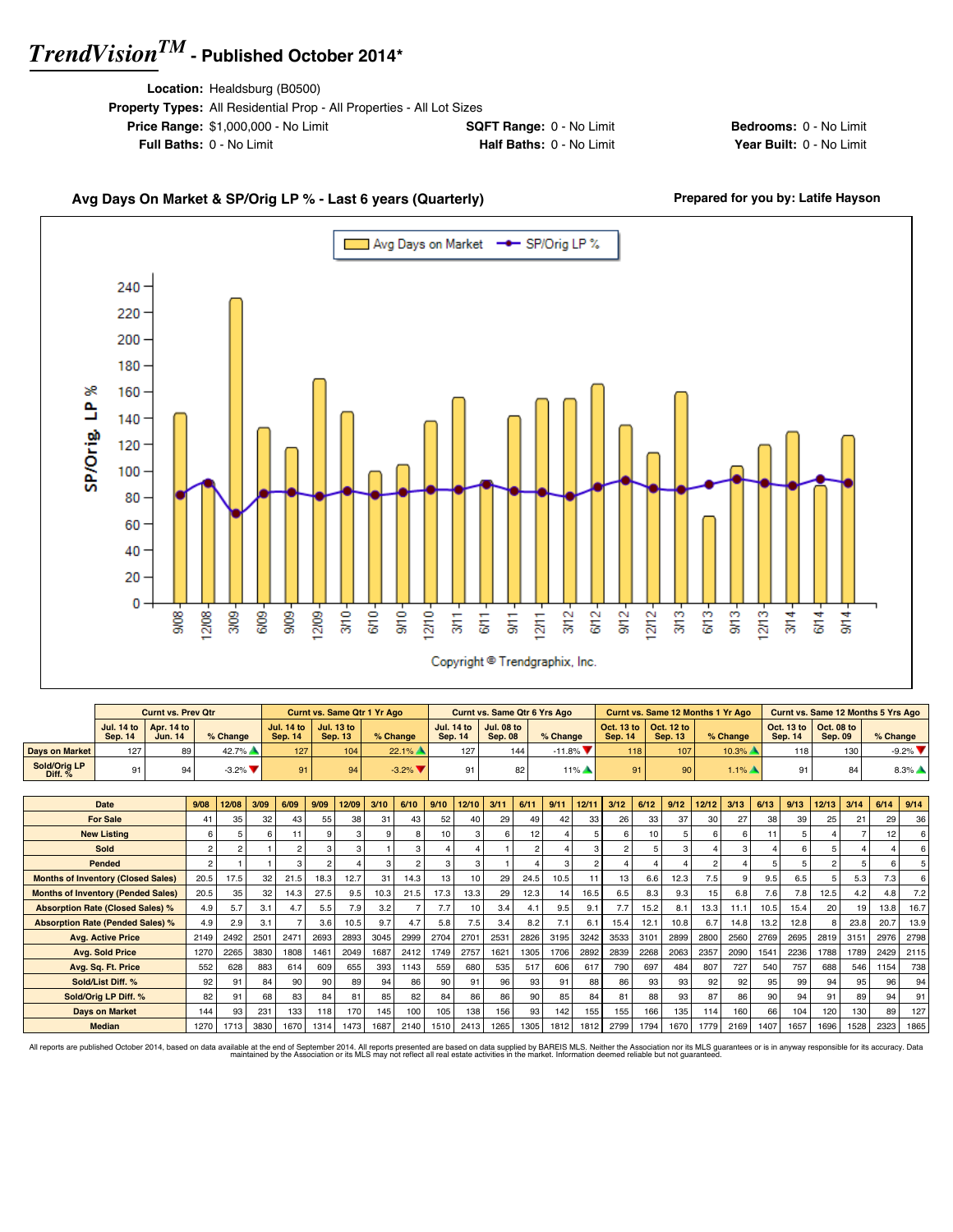**Location:** Healdsburg (B0500)

| <b>Price Range: \$1,000,000 - No Limit</b><br><b>SQFT Range: 0 - No Limit</b> |
|-------------------------------------------------------------------------------|
|                                                                               |
| Half Baths: 0 - No Limit<br><b>Full Baths: 0 - No Limit</b>                   |

**Bedrooms:** 0 - No Limit **Year Built: 0 - No Limit** 

#### Average Price of For Sale and Sold - Last 6 years (Quarterly) **Prepared for you by: Latife Hayson** Sold -- For Sale 4000 3500 Average Price (in \$,000) 3000 2500 2000 1500 1000 500 0  $\frac{8}{30}$ 12/08  $370 -$ G/10- $\frac{1}{3}$  $12110$  $3/12$  $6/12$  $12/12$  $3/13$ 6/13  $\frac{8}{3}$  $1213$  $309.$  $609.$  $rac{9}{20}$ 2/09  $rac{2}{3}$  $3/14$  $\frac{1}{10}$  $rac{1}{9}$  $1271$  $9/14$  $\frac{1}{3}$  $6/14$ Copyright <sup>@</sup> Trendgraphix, Inc.

|                        |                | <b>Curnt vs. Prev Qtr</b>                               |                                |         | <b>Curnt vs. Same Qtr 1 Yr Ago</b>                      |          |                | <b>Curnt vs. Same Qtr 6 Yrs Ago</b>         |            |                |                                                                 | <b>Curnt vs. Same 12 Months 1 Yr Ago</b> |                |                                                         | Curnt vs. Same 12 Months 5 Yrs Ago |
|------------------------|----------------|---------------------------------------------------------|--------------------------------|---------|---------------------------------------------------------|----------|----------------|---------------------------------------------|------------|----------------|-----------------------------------------------------------------|------------------------------------------|----------------|---------------------------------------------------------|------------------------------------|
|                        | <b>Sep. 14</b> | Jul. 14 to $\vert$ Apr. 14 to $\vert$<br><b>Jun. 14</b> | % Change                       | Sep. 14 | Jul. 14 to $\vert$ Jul. 13 to $\vert$<br><b>Sep. 13</b> | % Change | <b>Sep. 14</b> | Jul. 14 to   Jul. 08 to  <br><b>Sep. 08</b> | $%$ Change | <b>Sep. 14</b> | $\vert$ Oct. 13 to $\vert$ Oct. 12 to $\vert$<br><b>Sep. 13</b> | % Change                                 | <b>Sep. 14</b> | Oct. 13 to $\vert$ Oct. 08 to $\vert$<br><b>Sep. 09</b> | $%$ Change                         |
| Avg. Active<br>Price   | 2798           | 2976                                                    | $-6\%$ $\blacktriangledown$    | 27981   | 2695                                                    | $3.8\%$  | 2798           | 2149                                        | $30.2\%$   | 2916           | 2712                                                            | $7.5\%$ $\triangle$                      | 2916           | 2555                                                    | $14.1\%$ $\triangle$               |
| <b>Avg. Sold Price</b> | 21151          | 2429                                                    | $-12.9\%$ $\blacktriangledown$ | 2115    | 2236                                                    | $-5.4\%$ | 2115           | 1270                                        | 66.5%      | 2026           | 2075                                                            | $-2.4\%$                                 | 2026           | 2045                                                    | $-0.9\%$ $\nabla$                  |

| <b>Date</b>                               | 9/08           | 12/08          | 3/09 | 6/09         | 9/09             | 12/09 | 3/10 | 6/10 | 9/10 | 12/10 | 3/11 | 6/11             | 9/11 | 12/11 | 3/12 | 6/12 | 9/12 | 12/12 | 3/13 | 6/13 | 9/13 | 12/13           | 3/14 | 6/14 | 9/14           |
|-------------------------------------------|----------------|----------------|------|--------------|------------------|-------|------|------|------|-------|------|------------------|------|-------|------|------|------|-------|------|------|------|-----------------|------|------|----------------|
| <b>For Sale</b>                           | 41             | 35             | 32   | 43           | 55               | 38    | 31   | 43   | 52   | 40    | 29   | 49               | 42   | 33    | 26   | 33   | 37   | 30    | 27   | 38   | 39   | 25              | 21   | 29   | 36             |
| <b>New Listing</b>                        | 6              |                | 6    | $\mathbf{1}$ |                  |       |      | 8    | 10   | з     | 6    | 12               |      |       |      | 10   |      | ĥ     | 6    |      | 5    |                 |      | 12   | 6              |
| Sold                                      | $\mathfrak{p}$ | $\mathfrak{p}$ |      |              |                  |       |      | 3    |      |       |      | $\mathbf{2}$     |      |       |      |      |      |       | 3    |      | 6    |                 |      |      | 6              |
| Pended                                    | $\mathfrak{p}$ |                |      |              |                  |       |      |      |      | 3     |      |                  |      |       |      |      |      | 2     |      |      | 5    |                 |      |      | 5 <sup>1</sup> |
| <b>Months of Inventory (Closed Sales)</b> | 20.5           | 17.5           | 32   | 21.5         | 18.3             | 12.7  | 31   | 14.3 | 13   | 10    | 29   | 24.5             | 10.5 | 11    | 13   | 6.6  | 12.3 | 7.5   | 9    | 9.5  | 6.5  |                 | 5.3  | 7.3  | 6              |
| <b>Months of Inventory (Pended Sales)</b> | 20.5           | 35             | 32   | 14.3         | 27.5             | 9.5   | 10.3 | 21.5 | 17.3 | 13.3  | 29   | 12.3             | 14   | 16.5  | 6.5  | 8.3  | 9.3  | 15    | 6.8  | 7.6  | 7.8  | 12.5            | 4.2  | 4.8  | 7.2            |
| <b>Absorption Rate (Closed Sales) %</b>   | 4.9            | 5.7            | 3.1  | 4.7          | 5.5              | 7.9   | 3.2  |      | 7.7  | 10    | 3.4  | 4.1              | 9.5  | 9.1   | 7.7  | 15.2 | 8.1  | 13.3  | 11.1 | 10.5 | 15.4 | 20 <sub>1</sub> | 19   | 13.8 | 16.7           |
| <b>Absorption Rate (Pended Sales) %</b>   | 4.9            | 2.9            | 3.1  |              | 3.6 <sub>1</sub> | 10.5  | 9.7  | 4.7  | 5.8  | 7.5   | 3.4  | 8.2 <sub>1</sub> | 7.1  | 6.1   | 15.4 | 12.1 | 10.8 | 6.7   | 14.8 | 13.2 | 12.8 |                 | 23.8 | 20.7 | 13.9           |
| <b>Avg. Active Price</b>                  | 2149           | 2492           | 2501 | 2471         | 2693             | 2893  | 3045 | 2999 | 2704 | 2701  | 2531 | 2826             | 3195 | 3242  | 3533 | 3101 | 2899 | 2800  | 2560 | 2769 | 2695 | 2819            | 3151 | 2976 | 2798           |
| <b>Avg. Sold Price</b>                    | 1270           | 2265           | 3830 | 1808         | 1461             | 2049  | 1687 | 2412 | 1749 | 2757  | 1621 | 1305             | 1706 | 2892  | 2839 | 2268 | 2063 | 2357  | 2090 | 1541 | 2236 | 1788            | 1789 | 2429 | 2115           |
| Avg. Sq. Ft. Price                        | 552            | 628            | 883  | 614          | 609              | 655   | 393  | 1143 | 559  | 680   | 535  | 517              | 606  | 617   | 790  | 697  | 484  | 807   | 727  | 540  | 757  | 688             | 546  | 1154 | 738            |
| Sold/List Diff. %                         | 92             | 91             | 84   | 90           | 90               | 89    | 94   | 86   | 90   | 91    | 96   | 93               | 91   | 88    | 86   | 93   | 93   | 92    | 92   | 95   | 99   | 94              | 95   | 96   | 94             |
| Sold/Orig LP Diff. %                      | 82             | 91             | 68   | 83           | 84               | 81    | 85   | 82   | 84   | 86    | 86   | 90               | 85   | 84    | 81   | 88   | 93   | 87    | 86   | 90   | 94   | 91              | 89   | 94   | 91             |
| <b>Days on Market</b>                     | 144            | 93             | 231  | 133          | 118              | 170   | 145  | 100  | 105  | 138   | 156  | 93               | 142  | 155   | 155  | 166  | 135  | 114   | 160  | 66   | 104  | 120             | 130  | 89   | 127            |
| <b>Median</b>                             | 1270           | 1713           | 3830 | 1670         | 1314             | 1473  | 1687 | 2140 | 1510 | 2413  | 1265 | 1305             | 1812 | 1812  | 2799 | 1794 | 1670 | 1779  | 2169 | 1407 | 1657 | 1696            | 1528 | 2323 | 1865           |

All reports are published October 2014, based on data available at the end of September 2014. All reports presented are based on data avapplied by the Association or its MLS may not reflect all real estate activities in th